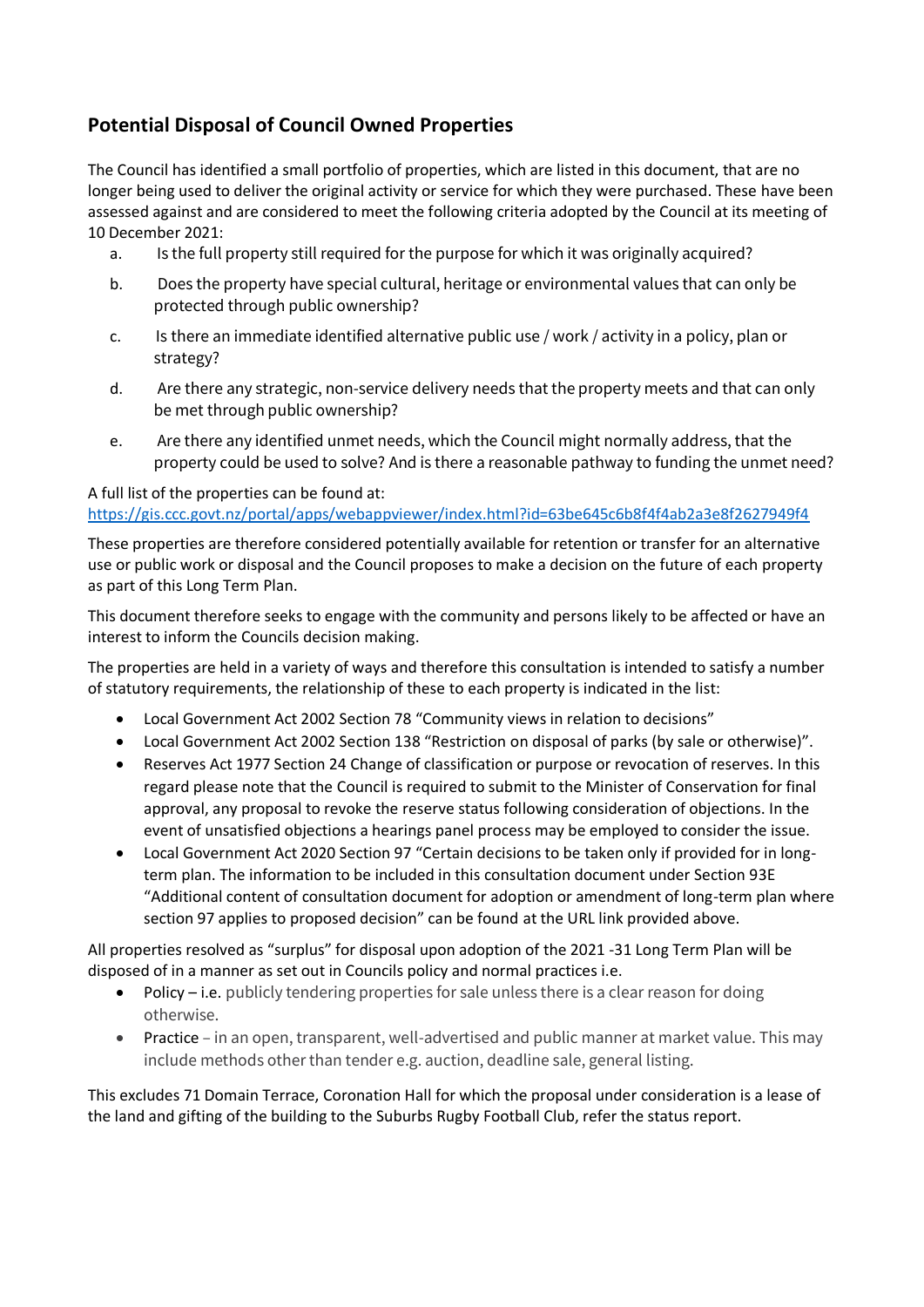| List of Council owned properties that could potentially be disposed of: |                             |                                                                    |                                                            |                   |                |                                            |                                             |                                                            |                                            |
|-------------------------------------------------------------------------|-----------------------------|--------------------------------------------------------------------|------------------------------------------------------------|-------------------|----------------|--------------------------------------------|---------------------------------------------|------------------------------------------------------------|--------------------------------------------|
| <b>House</b><br>No.                                                     | <b>Street</b>               | <b>Current Use</b>                                                 | <b>Legal</b><br>$(+ + )$<br><b>Description</b><br>= multi) | <b>Title Ref</b>  | M <sub>2</sub> | <b>LGA</b><br>2020<br><b>Section</b><br>78 | <b>LGA</b><br>2020<br><b>Section</b><br>138 | <b>Reserves</b><br><b>Act 1977</b><br><b>Section</b><br>24 | <b>LGA</b><br>2020<br><b>Section</b><br>97 |
| 740                                                                     | Avonside Drive              | Rented for residential accommodation                               | LOT 45 DP 9195                                             | 433/146           | 663            | Yes                                        |                                             |                                                            |                                            |
| 86P                                                                     | <b>Beachville Road</b>      | Vacant site                                                        | LOT 1 DP 29982                                             | 11K/1157          | 152            | Yes                                        |                                             |                                                            |                                            |
| 19                                                                      | <b>Ben Rarere Avenue</b>    | Vacant site leased temporarily to<br>sports group                  | LOT 8 DP 367972                                            | 323386            | 588            | Yes                                        | Yes                                         |                                                            |                                            |
| 21                                                                      | <b>Ben Rarere Avenue</b>    | Vacant site leased temporarily to<br>sports group                  | LOT 9 DP 367972                                            | 323387            | 575            | <b>Yes</b>                                 | Yes                                         |                                                            |                                            |
| 284                                                                     | <b>Breezes Rd</b>           | Vacant land and building ex crèche                                 | LOT 1 DP 27621                                             | 1994 71 NZGZ      | 1,103          | Yes                                        |                                             |                                                            |                                            |
| 86R                                                                     | <b>Bridle Path Road</b>     | Vacant land                                                        | LOT 2 DP 412440                                            | 446135            | 970            | Yes                                        |                                             |                                                            |                                            |
| 112R                                                                    | <b>Bridle Path Road</b>     | Vacant land                                                        | LOT 3 DP 403583                                            | 411731            | 3,220          | Yes                                        |                                             | Yes                                                        |                                            |
| 96R                                                                     | <b>Bridle Path Road</b>     | Vacant land                                                        | LOT 2 DP 407470                                            | 426265            | 1,221          | Yes                                        |                                             |                                                            |                                            |
| 92R                                                                     | <b>Bridle Path Road</b>     | Vacant land                                                        | LOT 2 DP 407955                                            | 428214            | 966            | Yes                                        |                                             |                                                            |                                            |
| 36                                                                      | <b>Broad Street</b>         | Vacant land leased to adjoining owner<br>for yard space            | SEC 2 SO 302365++                                          | 138020            | 366            | Yes                                        |                                             |                                                            |                                            |
| 166                                                                     | <b>Chattertons Road</b>     | Vacant land leased for grazing                                     | <b>RES 2528</b>                                            | GN 2006 P<br>3590 | 40,469         | Yes                                        |                                             | Yes                                                        |                                            |
| 2865                                                                    | Christchurch Akaroa<br>Road | Vacant land leased for grazing                                     | RES 4985 CANTY DISTR                                       | 250/130           | 18,880         | Yes                                        |                                             | Yes                                                        |                                            |
| 2865F                                                                   | Christchurch Akaroa<br>Road | Vacant land leased for grazing                                     | RES 4985 CANTY DISTR                                       | 250/130           | 18,880         | Yes                                        |                                             | Yes                                                        |                                            |
| 10                                                                      | <b>Cliff Street</b>         | Vacant land                                                        | LOT 16 DP 2401                                             | 23F/597           | 683            | Yes                                        |                                             |                                                            |                                            |
| 71                                                                      | <b>Domain Terrace</b>       | <b>Building on reserve - Coronation Hall</b>                       | Reserve 3824                                               | 729712            | 72,135         | Yes                                        |                                             | Yes                                                        | Yes                                        |
| 124                                                                     | Garlands Road               | Vacant land                                                        | LOT 6 DP 1666++                                            | 459/216           | 1374           | Yes                                        |                                             | Yes                                                        |                                            |
| 151                                                                     | Gilberthorpes Rd            | Land and buildings leased as Hornby<br><b>Multicultural Centre</b> | PT LOT 1 DP 9514                                           | 6C/339            | 3146           | Yes                                        | Yes                                         |                                                            |                                            |
| 5R                                                                      | Golden Elm Lane             | Vacant land                                                        | LOT 10 DP 44919                                            | 23K/99            | $\mathbf{1}$   | Yes                                        |                                             |                                                            |                                            |
| 14                                                                      | Hasketts Road               | Land and dwelling leased out                                       | LOT 5 DP 23834                                             | 4C/381            | 20,234         | Yes                                        |                                             |                                                            |                                            |
| 22                                                                      | Hasketts Road               | Land and derelict building leased for<br>grazing                   | LOT 2 DP 24156                                             | 39D/83            | 20,277         | Yes                                        |                                             |                                                            |                                            |

г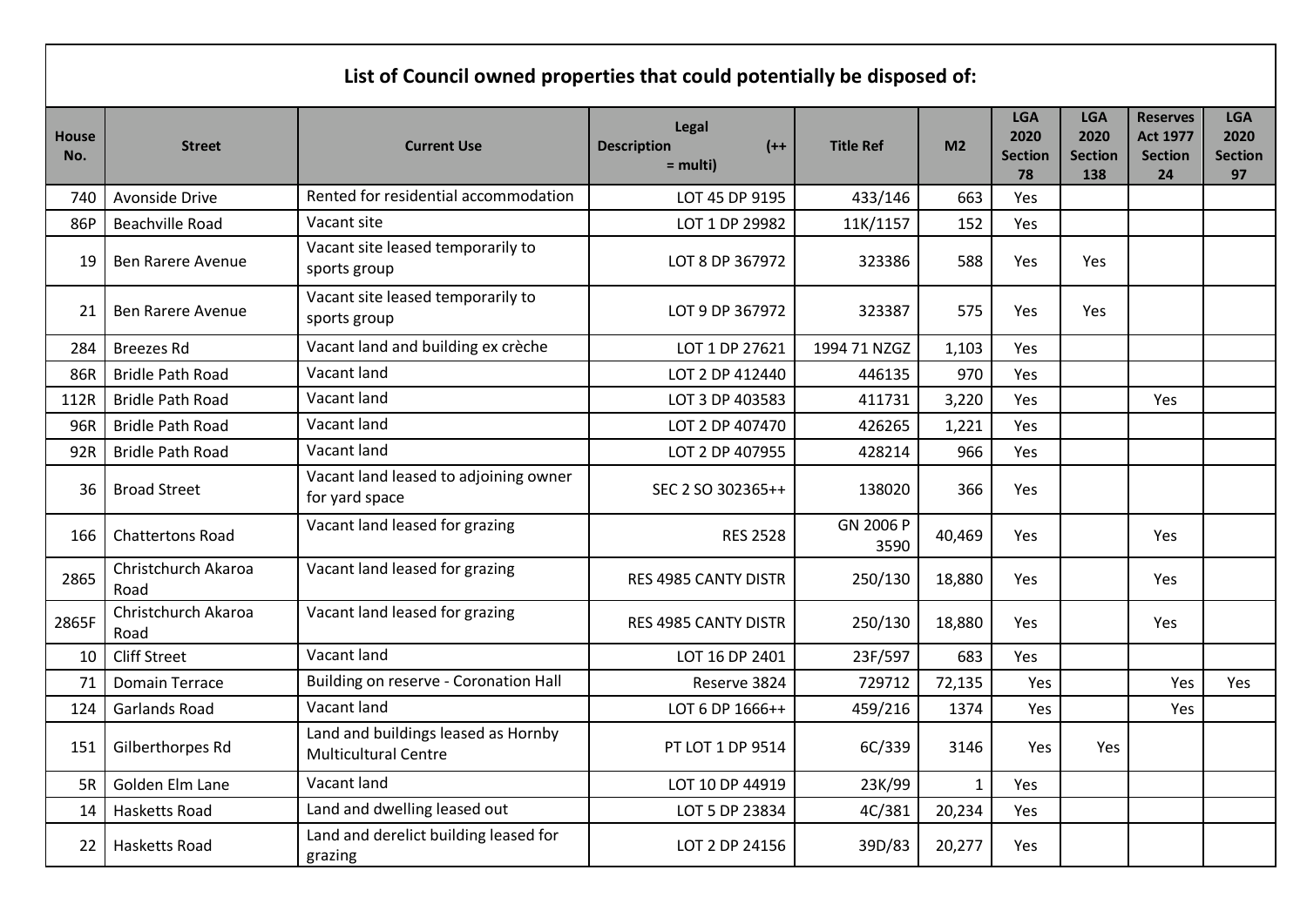## **List of Council owned properties that could potentially be disposed of:**

| <b>House</b><br>No. | <b>Street</b>         | <b>Current Use</b>                               | Legal<br><b>Description</b><br>$(++)$<br>$=$ multi) | <b>Title Ref</b> | M <sub>2</sub> | <b>LGA</b><br>2020<br><b>Section</b><br>78 | <b>LGA</b><br>2020<br><b>Section</b><br>138 | <b>Reserves</b><br><b>Act 1977</b><br><b>Section</b><br>24 | <b>LGA</b><br>2020<br><b>Section</b><br>97 |
|---------------------|-----------------------|--------------------------------------------------|-----------------------------------------------------|------------------|----------------|--------------------------------------------|---------------------------------------------|------------------------------------------------------------|--------------------------------------------|
| 30                  | <b>Hasketts Road</b>  | Land and derelict building leased for<br>grazing | LOT 1 DP 24156                                      | 5C/28            | 20,573         | <b>Yes</b>                                 |                                             |                                                            |                                            |
| 4                   | Hasketts Road         | Land and dwelling leased out                     | LOT 6 DP 23834                                      | 4C/382           | 20,234         | Yes                                        |                                             |                                                            |                                            |
| 48                  | <b>Hasketts Road</b>  | Land and derelict building leased for<br>grazing | LOT 1 DP 23834                                      | 4C/377           | 24,863         | <b>Yes</b>                                 |                                             |                                                            |                                            |
|                     | <b>Hasketts Road</b>  | Land and derelict building leased for<br>grazing | LOT 3 DP 403260                                     | 410797           | 40,000         | Yes                                        |                                             |                                                            |                                            |
| 114                 | <b>Hills Road</b>     | Vacant land                                      | LOT 67 DP 2912                                      | 316/20           | 658            | Yes                                        |                                             |                                                            |                                            |
| 219A                | <b>Hills Road</b>     | Vacant land                                      | LOT 2 DP 318501                                     | 72465            | 835            | Yes                                        |                                             |                                                            |                                            |
| 27                  | <b>Hunters Road</b>   | Vacant land                                      | PT LOT 1 DP 14050++                                 | 12F/538          | 390,222        | Yes                                        | Yes                                         |                                                            |                                            |
| 32A                 | <b>Kinsey Terrace</b> | Vacant land                                      | LOT 2 DP 49638                                      | 29K/708          | 680            | Yes                                        |                                             |                                                            |                                            |
| 44                  | Lakewood Drive        | Vacant land                                      | LOT 1 DP 458331                                     | 596171           | 311            | Yes                                        |                                             |                                                            |                                            |
| 25                  | Maffeys Road          | Vacant land                                      | LOT 2 DP 52356                                      | 31B/743          | 2,761          | Yes                                        |                                             |                                                            |                                            |
| 3                   | Maffeys Road          | Vacant land                                      | LOT 2 DP 63002                                      | 37B/329          | 530            | Yes                                        |                                             |                                                            |                                            |
|                     | Maffeys Road          | Vacant land                                      | LOT 1 DP 63002                                      | 37B/328          | 1,106          | Yes                                        |                                             |                                                            |                                            |
| $1 - 278$           | Main Road             | Vacant land                                      | FLAT 1 DP 65594++                                   | 38C/863          | 446            | Yes                                        |                                             |                                                            |                                            |
| $2 - 278$           | Main Road             | Vacant land                                      | FLAT 2 DP 65594++                                   | 38C/863          | 446            | Yes                                        |                                             |                                                            |                                            |
| 38A                 | Main Road             | Vacant land                                      | LOT 2 DP 35327                                      | 15A/683          | 1,247          | Yes                                        |                                             |                                                            |                                            |
| 153A                | Main South Road       | Vacant land                                      | LOT 2 DP 457108                                     | 591932           | 1,349          | Yes                                        |                                             |                                                            |                                            |
| 149                 | Main South Road       | Vacant land                                      | <b>RES 5161</b>                                     | 1D/413           | 27,139         | Yes                                        |                                             | Yes                                                        |                                            |
| 78                  | McCormacks Bay Road   | Vacant land                                      | LOT 3 DP 46646                                      | 26A/356          | 684            | Yes                                        |                                             |                                                            |                                            |
| 82R                 | McCormacks Bay Road   | Vacant land                                      | LOT 2 DP 489481                                     | 704372           | 313            | Yes                                        |                                             |                                                            |                                            |
| 84                  | McCormacks Bay Road   | Vacant land                                      | LOT 3 DP 15903++                                    | 16B/192          | 2,842          | Yes                                        |                                             |                                                            |                                            |
| 46                  | <b>Nicholls Road</b>  | Vacant land                                      | LOT 1 DP 39637                                      | 18B/1418         | 1,626          | Yes                                        | Yes                                         |                                                            |                                            |
| 476                 | Pages Road            | Vacant land                                      | LOT 1 DP 15872                                      | 738/54           | 913            | Yes                                        |                                             |                                                            |                                            |
| 471A                | Pages Road            | Vacant land                                      | LOT 1 DP 15184++                                    | 21K/1454         | 815            | Yes                                        |                                             |                                                            |                                            |
| 131B                | Paparoa Street        | Vacant land                                      | LOT 8 DP 49320                                      | 30A/368          | 10             | Yes                                        |                                             |                                                            |                                            |
| 524                 | Pound Road            | <b>Yaldhurst Memorial Hall</b>                   | SEC 6 SO 448090                                     | 574923           | 1,577          | Yes                                        | Yes                                         |                                                            |                                            |